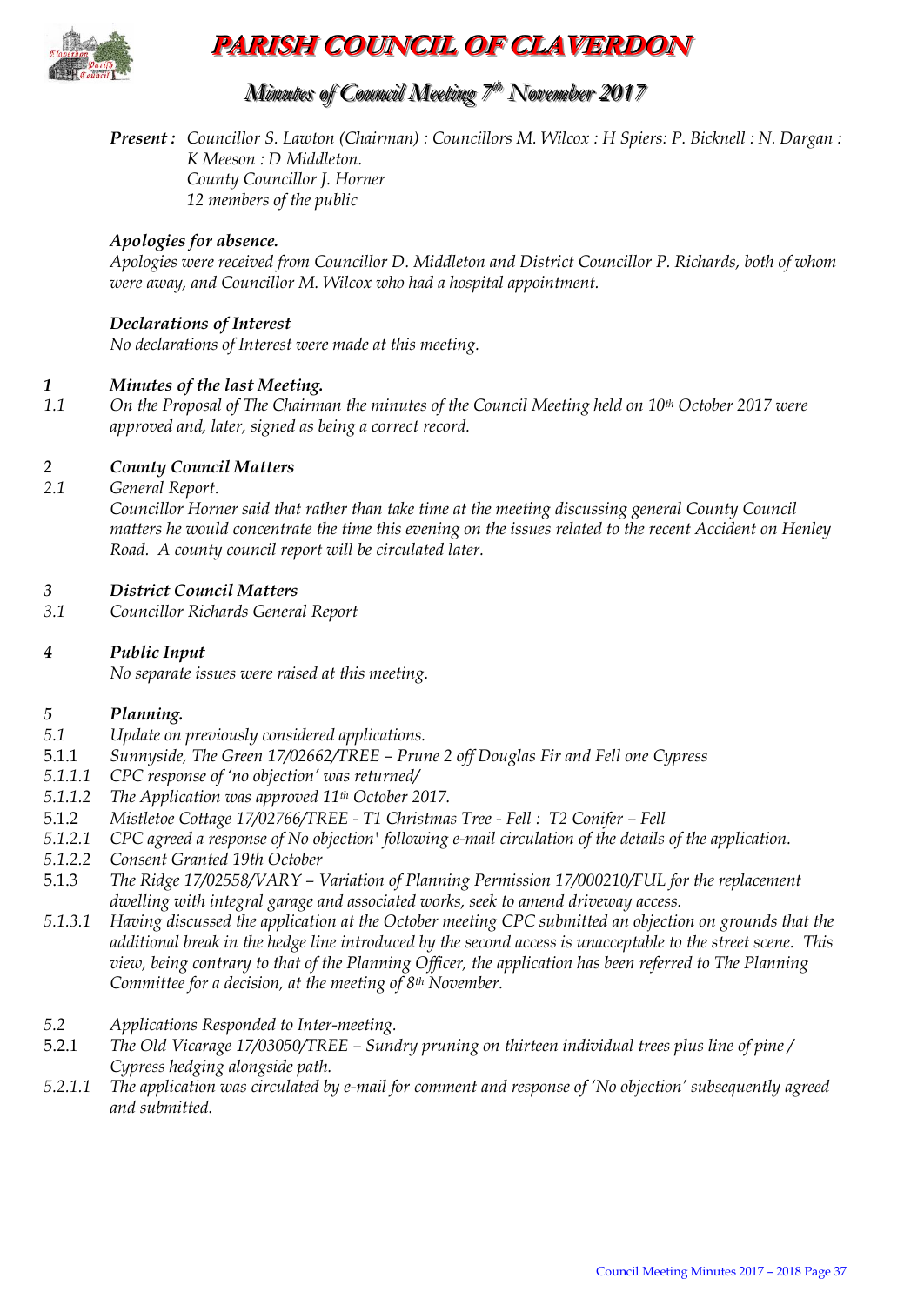- *5.3 Applications for consideration at this meeting.*
- 5.3.1 *Yarningale Farm 17/02826/FUL and 17/02827/LBC – Repairs, alterations and extension. Separate responses required against the Full application and the Listed Building Consent application. For access to the documents on line, use the link.*
- *5.3.1.1 The plans for the application were available at the meeting and checked by Councillors and following inspection it was agreed that and objection should be submitted against both the FUL and LBC applications, on grounds that the proposed extension would impair openness in the Green Belt and its design would be out of keeping with the existing listed building.*

#### *6 Neighbourhood Plan*

#### *6.1 Green Spaces*

- 6.1.1 *The National Planning Policy Framework (NPPF) (paragraph 76) and enables local communities to designate land as Local Green Space in order to safeguard these important spaces from new development other than in very special circumstances. The Neighbourhood Plan Working Group has identified a number of Local Green Spaces which are felt to fall within this category and is writing to each of the land owners to take a view on their inclusion. Among the areas being considered are Yarningale Common, The Recreation Field, The Green, Lye Green and the Kington Lane Woodland.*
- 6.1.2 *A number of e-mails were circulated between Council Members expressing the thought that the Kington Lane Woodland should not be nominated as 'Green Space'.*
- 6.1.3 *The Chairman said that he agreed with the expressed feeling that the Woodland should not be counted as 'Green Space and, in any case, is adequately protected by way of a covenant. Following further discussion, it was agreed that Kington Lane Woodland should not be listed as Green Space. The other areas listed are considered acceptable. The Neighbourhood Plan Working Group is to be informed.*

## *7 CLASP*

- *7.1 Meeting with Nadim Zahawi (M.P. for Stratford) with Arden Division Parish Council Chairmen.*
- *7.1.1 County Councillor Horner arranged the meeting as a result of a continuing growth of concerns about traffic related problems in the area and for this meeting noted.*
- *7.1.1.1 The big issue being raised is the combination of the ever-increasing volume of traffic, speeding and the subsequent expansion of use of the side roads as 'Rat runs'.*
- *7.1.1.2 With government saying it will safeguard Green Belt and the area being largely so designated, it would be expected that the area would be at low risk of development. However it has to be recognised that the Stratford District is already committed to 30,000 new houses with areas of growth yet to be allocated, all of which will only serve to aggravate any traffic problems in the future.*
- *7.1.1.3 Mr. Zahawi has 'taken on board' the severity of the situation and will look in to it further.*
- *7.1.2 Councillor Horner is intending to widen the discussion in the County, bringing together Engineers and Officers within the WCC Highways and Transport division with Councillors to consider what has to be done.*
- *7.1.3 There are some 600 sites in The County where 2+ accidents per year are experienced resulting in injury, and the top four causes of accidents are Speed : Distraction : Technology (mobile 'phone / Sat Nav : Drugs / Drink).*
- *7.2 Recent near fatal accident on Henley Road.*
- *7.2.1 Opening discussion on this, Councillor Horner said that initial thoughts on this would suggest that the cause of this accident come down to engineering problems of layout / visibility.*
- *7.2.2 He also noted that it had been suggested that the Claverdon Bypass proposal of some years ago would be advantageous, but commented that this would have fed the traffic back on to the main road in the area where this accident occurred.*
- *7.2.3 There ensued a general exchange of views on road safety in The Village including the following points*
- *7.2.3.1 In the case of this accident, the primary cause can be put down to excessive speed and difficult field of visibility.*
- *7.2.3.2 The question was asked what has to be done to justify extending the speed limit area. Councillor Horner said on this that there would have to be a further speed survey and also the point at which the limit would change must be such that there is an obvious change in the surroundings, to heighten driver awareness. Councillor Spiers suggested that this would adequately be met in the area under consideration. Councillor Dargan said that where the current change from 30 to 50 mph occurs the drivers view might encourage commencing overtaking, despite the fact that this in in an area where children walking to school, in the mornings, are often seen to cross the road.*
- *7.2.3.3 Various views as to the relative merits of the measures taken in Wootton Wawen and other areas, in the management of vehicle speeds, noting that there are things to be learned here.*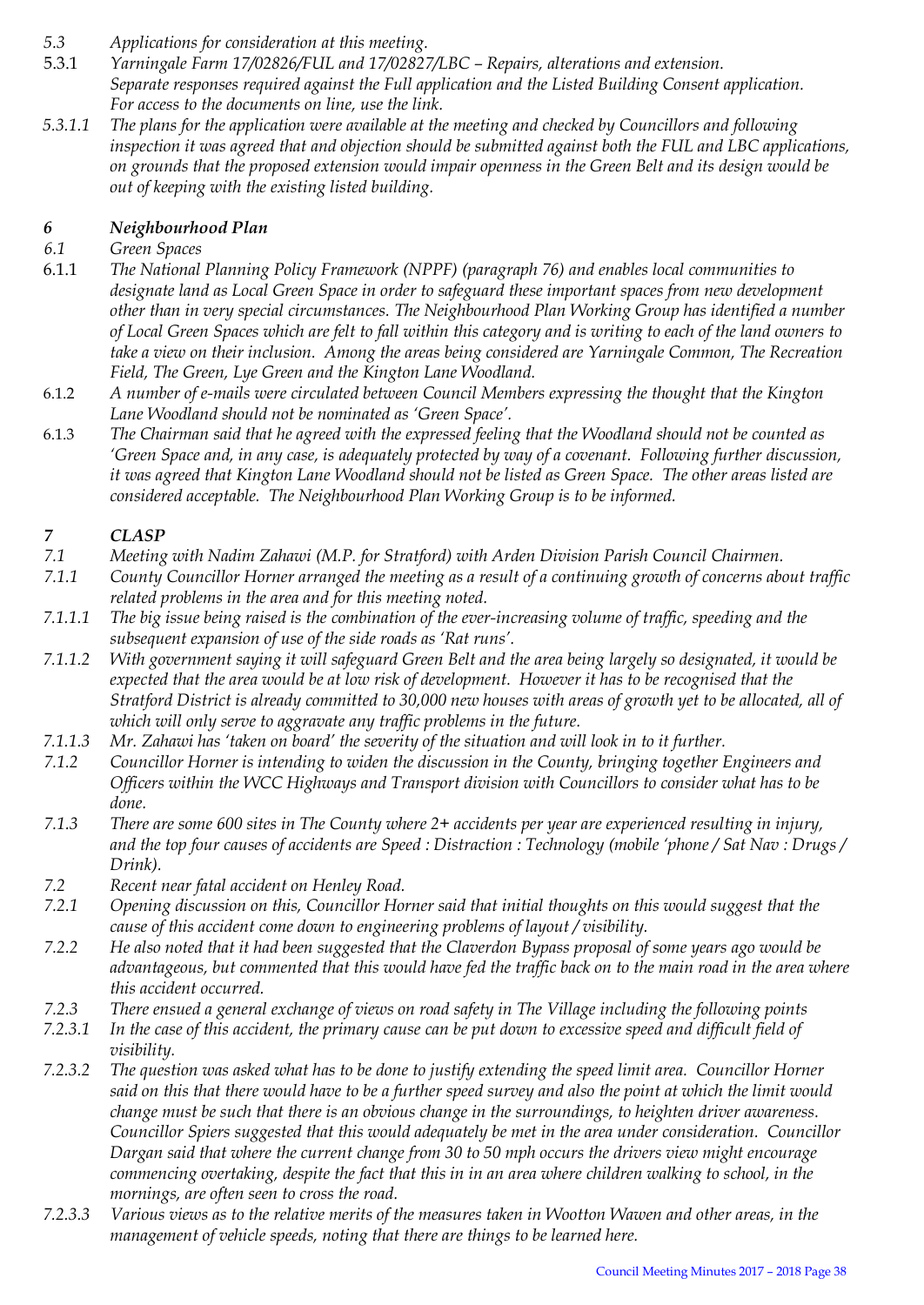- *7.2.3.4 In respect of the Cross Roads at the Green, Councillor Horner said that he has persuaded WCC to look again at revising the 'slip road' to improve the situation. Claire Lewis commented that had noted a number of instances of dangerous overtaking, in The Village and was in no doubt that this habit has led to many of the accidents. She is also aware of many accidents that were not recorded, there being no injury.*
- *7.2.3.5 Discussing alternative ways of controlling vehicle speeds, it was noted that the Hockley Heath system of Average Speed Cameras, is extremely effective. Unfortunately the cost of installation of the system is in the order of £130K would rule it out for Claverdon.*
- *7.2.3.6 It was noted that there has been very little use, in Claverdon, of the 'speed gun' held by the Neighbourhood Watch, although it has been loaned out to Bearely on a number of occasions. It was agreed that this should be used more to make use of its deterrent properties and, more importantly, to gather data which will support the case when lobbying for action on road signs, extending speed restrictions etc.*
- *7.2.3.7 The question was asked, whether Sat Nav software could be modified to route heavy goods vehicles away from The Village. Councillor Horner said that this sort of thing was being done at one time, but now, more and more people are using mobile 'phones, rather than custom equipment and Google Earth always uses the fastest route via A class roads.*
- *7.2.4 Following further discussion, a number of areas were nominated for follow up :-*
- *7.2.4.1 Councillor Horner to take up the matter of The Green with Warwickshire Highways.*
- *7.2.4.2 Lobby to extend the 30 mph limit at least as far as the commencement of the 40 mph limit together with pushing the 40 limit further out, especially on Henley Road.*
- *7.2.4.3 Push for extending the use of double white lines within The Village to curtail overtaking.*
- *7.2.4.4 Council to investigate the possibility and costs of putting up 'Drive slowly through Village', 'End (or Start?) of Village' or other suitable notices, to better mark the village boundaries.*
- *7.2.4.5 Make more frequent use of the Village Speedwatch scheme using the equipment held by the Neighbourhood Watch.*

#### *8 Dorothea Mitchell Hall*

*Councillor Spiers gave an update on the situation noting*

- *8.1 Whilst there is little fresh to report, the AGM will go ahead on the revised timing of January*
- *8.2 There has been some progress in encouraging more people to come on to the Management Committee and this should ensure continuity in the operation of The Hall for its rightful purpose.*

#### *9 Recreation Field*

- *9.1 Update on the situation on the Pavilion Extension project, The Chairman noted*
- *9.1.1 The Planning Application has been submitted to SDC.*
- *9.1.2 Build Specifications are being drawn up, with the objective of being able to go out for quotations during next month. It is intended to include a paved or hard standing area between the Pavilion and the Playground area.*
- *9.1.3 Moving on to the playgrounds, there was some discussion regarding what equipment is being envisaged. A proposal was originally put forward based on a new playground at Bearley, but it was agreed that alternatives should be looked at.*
- *9.2 Tree Works The Chairman checked the two trees, earlier reported to be requiring some attention and suggested -*
- *9.2.1 For the tree on the boundary line between The Recreation Field and 'Ambleside'*
- *9.2.1.1 Positioned as it is, this can only be regarded as being in joint ownership and, the cost of any work should be shared between The Council and 'Ambleside'.*
- *9.2.1.2 If the Ambleside owners would like to nominate what action should be taken to take out any suspect branches etc. the Parish Council will meet half of the cost.*
- *9.2.2 Tree adjacent to School Cottage.*
- *9.2.2.1 This is a self set tree, contributing little in the overall picture. With the suggestion that the roots are likely to be endangering the neighbouring water pipes, it would be better to remove it as requested.*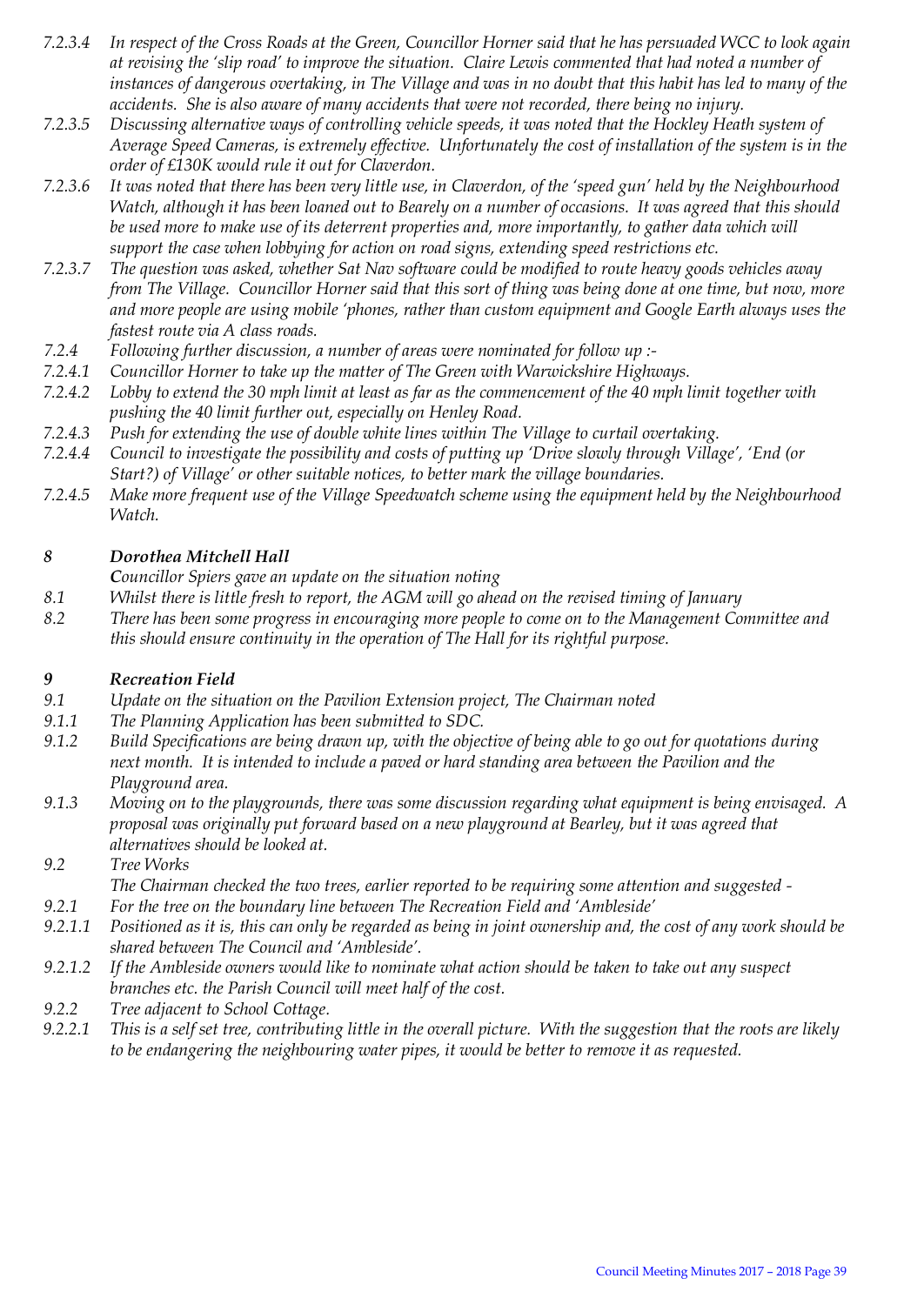#### *10 Footpaths /Bridlepaths,*

- *10.1 Footpath Lye Green Road across Claverdon Hall Farm to Station Road*
- *10.1.1 The first section of this footpath at the Lye Green Road end is again overgrown and appears to be fenced off making access difficult or impossible. Clerk to write to request it is cleared again.*

#### *11 Yarningale Common*

- *11.1 Mowing*
- 11.1.1 Invoice received for mowing completed in September listed with the others for approval.
- *11.2 Trees,*
- *11.2.1 A request was received from Mr. Cook, Dingleberry Cottage, for further work to be carried out on 2 trees overhanging and risking damaging the house, felling of 2 dead trees, at risk of falling in to the garden of the property and one entangling with overhead telephone cabling.*
- *11.2.2 Clerk has checked and an estimated for £480.00 for the work has been received. The Chairman said that at this level of cost, a further estimate should be obtained.*

#### *12 General Other matters including any arising from Earlier Meetings and not already covered.*

- *12.1 Defibrillator for The Crown.*
- *12.1.1 The Defibrillator unit has been checked and new batteries and pads being obtained. Councillor Spiers confirmed that arrangements for the mounting of the cabinet at The Crown are in hand.*
- *12.2 Red Telephone Kiosk re-siting.*
- *12.2.1 At the time of taking over the kiosk, BT indicated that the power supply would be cut off 'at some time within five years', although without saying exactly when. It has never been confirmed whether or not this has been carried out and whilst the light I the box appears not to come on any longer, it cannot necessarily be taking as firm indication whether or not power is still connected.*
- *12.2.2 A Quotation has been received from a contractor, recommended by BT with the capability of dealing with the electrical disconnection if this proves necessary. This amounts to £1,000 for the moving the kiosk, plus an additional £550 for disconnection in the event of this being required.*
- *12.2.3 The Chairman said that an alternative estimate should be obtained.*
- *12.3 Parish Clerk Appointment.*
- *12.3.1 A short list of three applicants was drawn up and interviews offered to the candidates. One subsequently withdrew and interviews on the other two completed on 7th November. From these, one candidate was felt to be particularly well suited and a formal offer is to be made.*
- *12.4 Bonfire at The Crown.*
- *12.4.1 The Chairman noted that in the absence of a bonfire being organised this year by the Rugby Club, The Landlord at The Crown kindly volunteered to hold the event, for The Village, with any profit going towards the Playground Fund. In the light of this being so, he proposed that The Council make a donation of £150 towards the cost of the excellent fireworks display, that was provided. This was agreed with all in favour.*

#### *13 General Post Received*

#### *13.1 WCC Localities and Communities*

*CSW Broadband Project Update - October. (Circulated by e-mail).* 

#### *13.2 Councillor John Horner*

*Circulation of News release that WCC is listening Studley Concerns regarding Traffic on the A435 through The Village. (Circulated by e-mail).* 

#### *13.3 Alcester North SNT*

*Weekly update and prompt W/C 15th October 2017 - one Claverdon Note of suspicious circumstances in St. Michael's Road where stranger seen leaving the garden of a property and walking to and along Langley Road. No Offence reported. (Circulated by e-mail).* 

#### *13.4 WCC Localities and Communities*

*Scam Awareness Update. (Circulated by e-mail).* 

### *13.5 SDC Planning and Housing Notice of Consultation on Long Marston Airfield Garden Village with link to view and respond to Consultation Document. (Circulated by e-mail).*

*13.6 WCC Highways*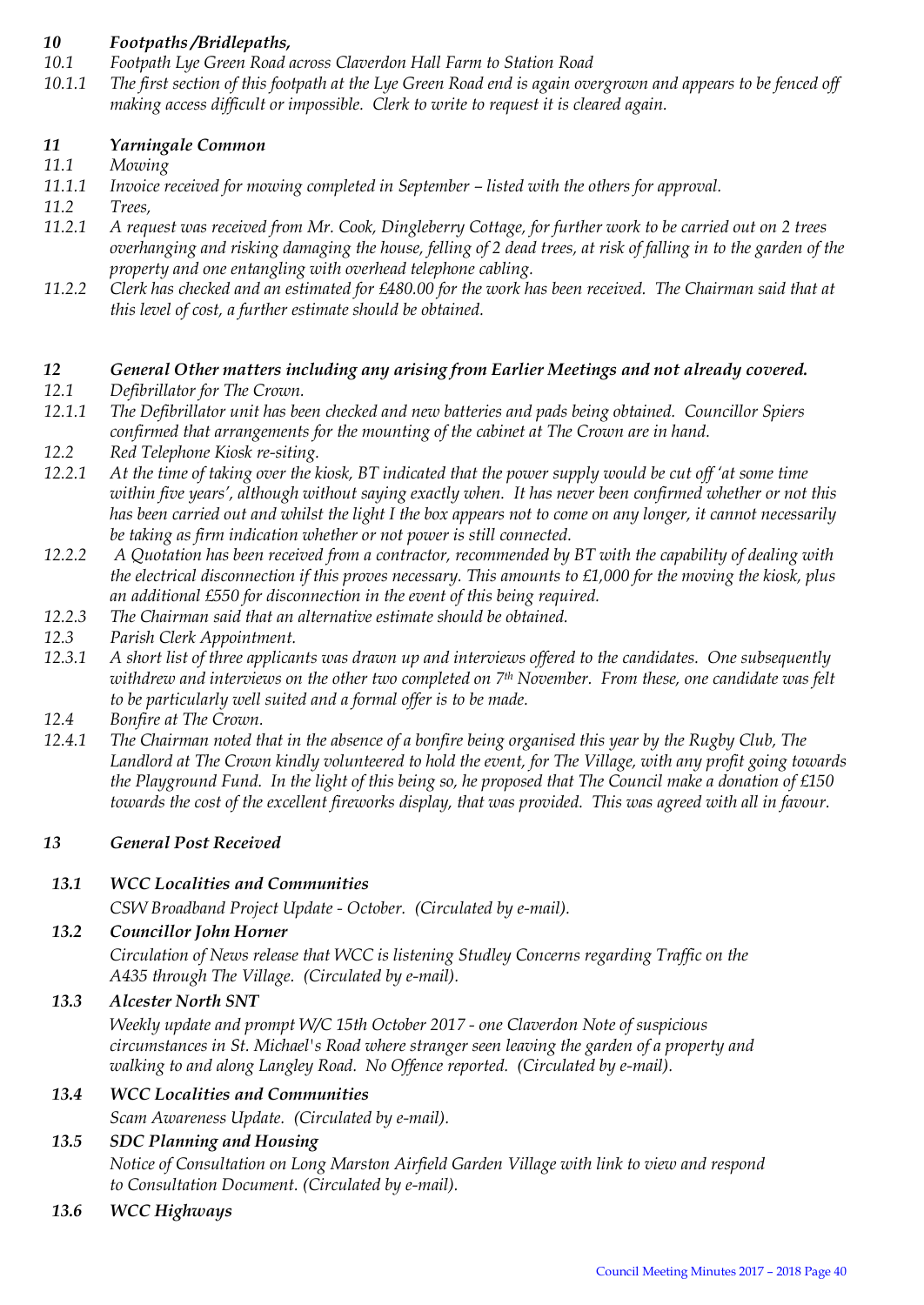*Notification of Gritting Routes for winter 2017 -2018. For Claverdon the roads covered remain as last year, A4189, Lye Green Road, Saddlebow Lane.* 

#### *13.7 Alcester North SNT*

*Weekly update and Prompt W/C 22nd October 2017. Suspicious Circumstances noted in Langley Road, Man going door to door offering driveway work, also offering to take people to cashpoint to pay for any work. (Circulated by e-mail).* 

#### *13.8 WCC Localities and Communities*

*Latest issue of Scam Awareness Update. (Circulated by e-mail).* 

#### *13.9 Alcester North SNT*

*Weekly update and Prompt W/C 29th October. Two Claverdon Notes - Suspicious Circumstances Man with Flat Bed Lorry in Church Road offering to do work on driveways, and Theft BMW in Kington Lane while the Owner had got out of the vehicle to open the gates to his house. (Circulated by e-mail).* 

#### *13.10 SDC Corporate Communications*

*Latest edition of Parish and Partners. (Circulated by e-mail).* 

#### *13.11 Alcester North SNT*

*Weekly Update and Prompt W/C 5th November 2017. Four Claverdon Items noted - Theft of Terracotta Plant Pot, St Michael's Road: Attempted Burglary St Michael's Rd. - Garage door forced open but nothing stolen 06/11/2017 Works Van broken in to but nothing stolen: Suspicious circumstances - male seen walking round Village and also later seen in Vehicle: Suspicious Circumstances in Glebe Road - White van acting suspiciously: Theft of vehicle (without keys) from Hotel Car Park in The Cumsey: residential Burglary in Langley Road. Details available via Warwick Police Website. (Circulated by e-mail).* 

#### *13.12 Civic Voice*

*Request for consideration of donation of £50 toward fund to make the case to MPs for appropriate investment in to Conservation areas and publish a report on the impact of loss of Conservation Officers. (Circulated by e-mail).* 

*Following discussion, it was agreed that a donation would be inappropriate.*